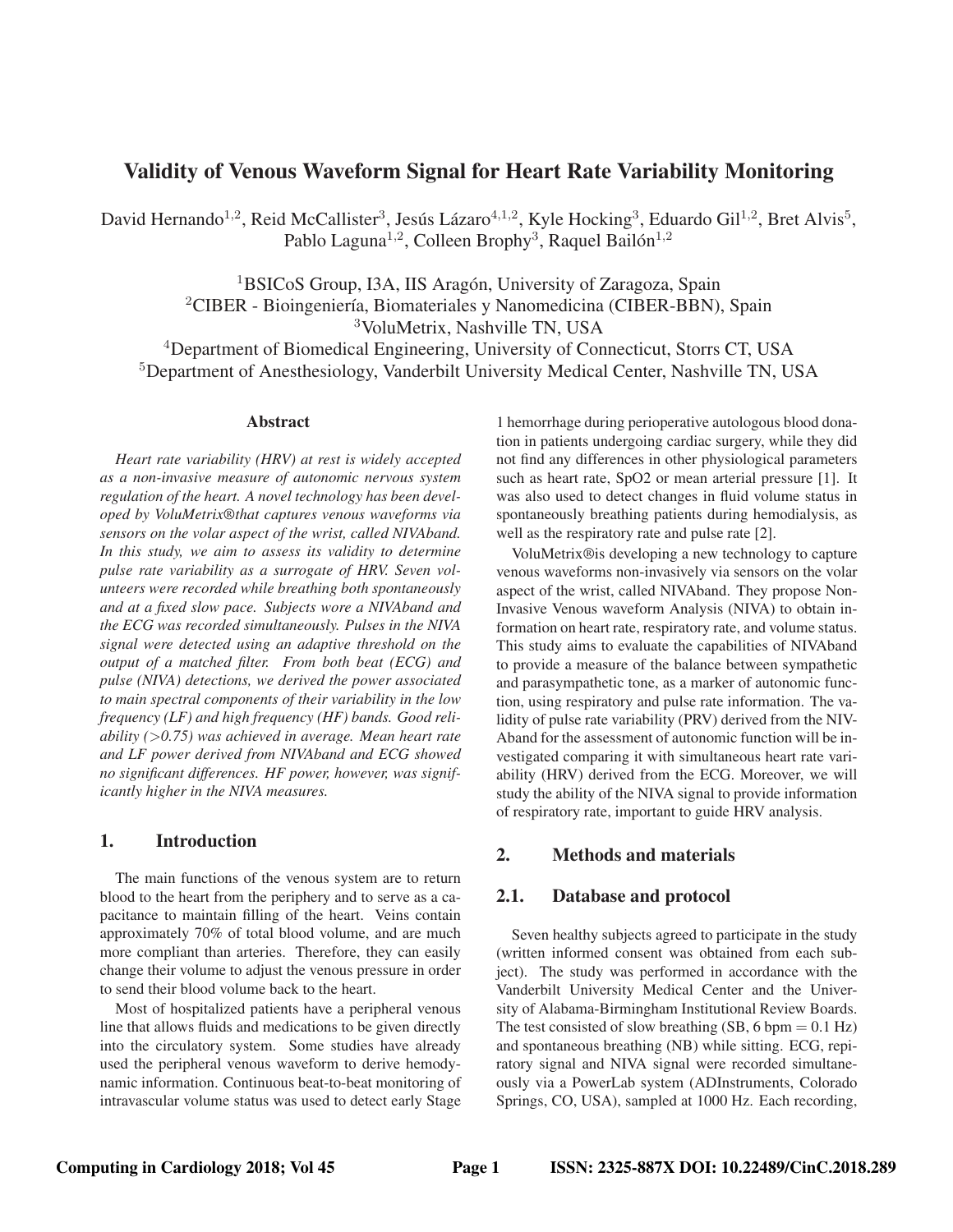SB and NB for every subject, lasted between 4 and 5 minutes. Respiratory signal was recorded using a chest band, and it showed that subjects maintained the reference respiratory rate (for SB) with an error of  $0.025 \pm 1.08$  mHz. The NIVA signal was acquired using a piezoelectric sensor located in the volar aspect of the wrist. A velcro wrist band was then used to give more pressure to the sensor. Figure 1 shows an example of ECG, respiratory and NIVA signals from one subject.



Figure 1. Example of ECG, respiratory and NIVA signals for one subject.

## **2.2. Beat and pulse detections**

HRV and PRV parameters will be derived from beat and pulse detections samples,  $n_k^E$  and  $n_k^N$  respectively, where superindex E and N refers to the ECG and NIVA signals. Beat detections  $n_k^E$  are obtained from the time occurrences given by a wavelet-based detector [3], and they will be used as the reference series.

To obtain  $n_k^N$ , first the NIVA signal is low-pass filtered with a cut-off frequency of 5 Hz to remove high frequency noise. Next, a matched filter is applied to enhance the pulse waveform. The template used in the matched filter, being the same for all subjects, was obtained as the mean waveform from the first 5 pulses of all subjects. Figure 2 shows an example of the raw NIVA signal, the filtered version, and the output of the matched filter  $(NIVA<sub>M</sub>)$ . Then, pulses are detected in  $NIVA<sub>M</sub>$  using: a) a low-pass-differentiator (LPD) filter to accentuate the upslopes of the pulses, and b) an adaptative threshold to detect the peaks in the LPD filtered signal, as described in [4]. The peaks in the LPD filtered signal represent the points with maximum slope in NIVA<sub>M</sub>,  $n_k^N$ , as seen in Figure 2.

From  $n_k^{\text{E}}$ , the beat interval series are obtained as  $d^{\text{E}}(k) =$  $n_k^E - n_{k-1}^E$ . From  $n_k^N$ , the pulse series  $d^N(k)$  are obtained in



Figure 2. Example of the raw NIVA signal, filtered, the output of the matched filter (note that amplitude for the latter signal was adjusted to be comparable to the other two), and the pulse detections  $n_k^{\text{N}}$ .

a similar way. Both series are synchronized using the delay that maximized their cross correlation, and most likely outliers, misdetections or false detections are corrected [5].

## **2.3. Validity of pulse interval series**

To study the validity of the pulse detections, all intervals are matched from  $d^{\text{E}}(k)$  and  $d^{\text{N}}(k)$  signals. A Bland-Altman plot is used to represent both interval series. The bias, the limits of agreement (LOA,  $\pm 2^*$ std values) and the percentage of paired interval measurements out of the LOA are also obtained. Also, two reliability indexes are used to measure the interchangeability between both series: Lin's concordance correlation coefficient (CCC) and intraclass correlation coefficient (ICC) [6, 7].

### **2.4. Respiratory frequency estimation**

Respiratory information is important for HRV analysis, since parasympathetic modulation is synchronous with respiratory rate. NIVA signal is used to derive the respiratory frequency  $f_R$  directly from the spectrum of the filtered NIVA signal, since the first main spectral component represents the respiratory rate [1]. Moreover,  $f_R$  will be compared with the reference  $f_R$ , obtained as the main spectral component from the respiratory signal.

# **2.5. HRV and PRV parameters**

The instantaneous heart rate signal,  $d_{HR}^{E}(n)$ , is derived from  $d^{\text{E}}(k)$ , following a method based on the time-varying integral pulse frequency modulation (TVIPFM) model, and resampled at 4 Hz. This signal is high-pass fil-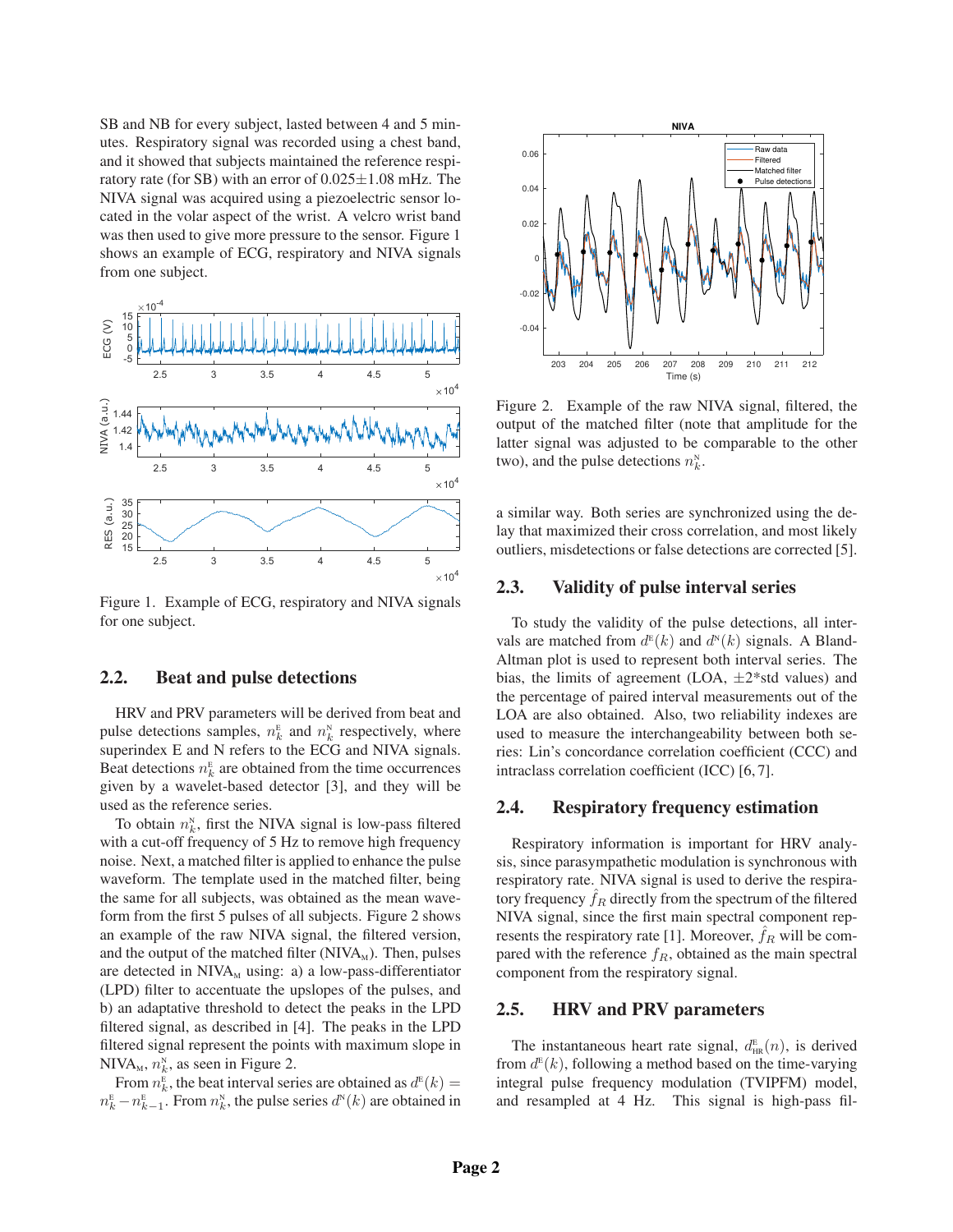tered to remove the mean heart rate tendency  $d_{\text{HRM}}^{\text{E}}(n)$ (very low frequency components) and corrected to obtain the heart rate modulating signal  $m(n)$ :  $m^{E}(n)$  =  $(d_{\text{HR}}^{\text{E}}(n) - d_{\text{HRM}}^{\text{E}}(n))/d_{\text{HRM}}^{\text{E}}(n)$  [8]. Similarly,  $d_{\text{HR}}^{\text{N}}(n)$ ,  $d_{\text{HRM}}^{\text{N}}(n)$ and  $m^{\scriptscriptstyle{N}}(n)$  are obtained from  $d^{\scriptscriptstyle{N}}(k)$ .

For each recording, the power spectrum of  $m^E(n)$  is computed using the Welch periodogram, using windows of 60 s with 20 s of overlapping. The powers in the LF and HF bands are computed integrating the power spectrum in the corresponding bands:  $P_{LF}^{E}$  from 0.04 to 0.15 Hz, and  $P_{\text{HF}}^E$  centered at  $f_R$  with a bandwidth of 0.15 Hz. Note that in the case of SB ( $f_R = 0.1$  Hz), spectral bands for  $P_{LF}^E$ and  $P_{HF}^E$  are almost the same. Parameters  $P_{LF}^N$  and  $P_{HF}^N$  are obtained in a similar way from  $m^{\scriptscriptstyle N}(n)$  and  $\hat{f}_R$ .

### **2.6. Statistical analysis**

A Kolmogorov test showed that HRV and PRV parameters did not follow a normal distribution. Therefore, a paired Wilcoxon test was applied for every parameter to study the differences between both measurements. Moreover, the mean heart rate (HRM) was also included as a parameter, obtained as the inverse of the mean of  $d^E(k)$ and  $d^N(k)$ . The difference is considered to be significantly different from zero when  $p < 0.05$ .

# **3. Results**

#### **3.1. Pulse interval series**

Figure 3 shows the Bland-Altman plot which evaluates the discrepancies between  $d^{\text{\tiny E}}(k)$  and  $d^{\text{\tiny N}}(k)$  and the stability across the different values of heart rate. A total of 3014 paired intervals were used. The bias is 2.4ms. 6.89% of the intervals are out of the LOA (upper and lower lines). No differences were found in the discrepances when SB and NB recordings were studied separately. Mean  $\pm$  std for ICC and CCC indices are  $0.76 \pm 0.13$  and  $0.73 \pm 0.16$ , respectively.

### **3.2. PRV parameters**

Figure 4 shows the HRM and the HRV and PRV parameters from both ECG and NIVA signals. No significant differences are found in HRM for both NB and SB recordings.  $P_{\text{HF}}^N$  was obtained centered at  $\hat{f}_R$ , which was correctly estimated for each recording with a mean error lower than 0.01 Hz. For NB, no differences are found in  $P_{LF}$ , but  $P_{HF}$  is significantly higher in the NIVA measures. For SB, the spectral band related with respiration coincides with the LF band, and thus  $P_{LF}$  and  $P_{HF}$  are reflecting the same spectral power. Only  $P_{HF}$  is shown in Figure 4, which is again significantly higher in the NIVA measures.



Figure 3. Bland-Altman plot:  $d^{E}(k)$  vs  $d^{N}(k)$ . Mean of the difference of the series  $\pm$  1.96\*std values (limits of agreement, LOA).



Figure 4. HRV and PRV parameters: HRM,  $P_{LF}$  and  $P_{HF}$ . \* denotes significant differences  $(p<0.05)$ .

### **4. Discussion**

In PRV analisis with NIVA, getting robust pulse detections is essential and signal quality is a critical factor, since pulses have low amplitude, change their morphology over time and are sometimes masked by other modulations, like respiration. We tried different fiducial points for the pulses: maximum, minimum, the half point between the maximun and minimum, and the maximum in the derivative. The latter was found to be the most reliable (higher ICC and CCC) and was used in this work.

When comparing beat and pulse detections, we obtained a reliability  $> 0.75$ . Most recordings achieved indices above 0.8, but 4 recordings presented lower reliability (< 0.6), due to the poor signal quality. For these cases, the